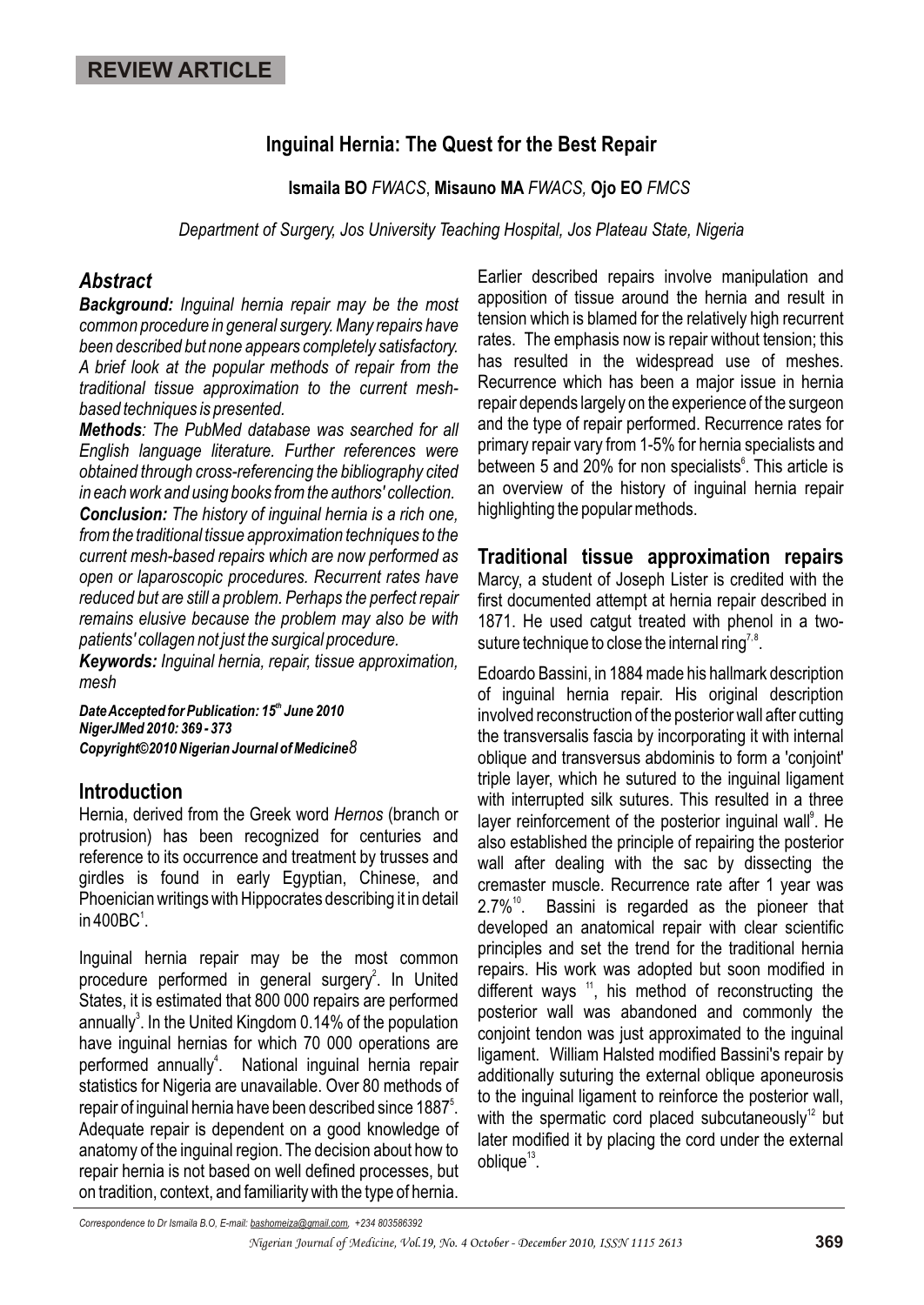Chester McVay's modification of Bassini's method in 1942 (McVay or Cooper ligament repair) was to incise and suture the transversalis fascia to the pectineal ligament. He considered this a more anatomical repair based on human cadaver dissections, that transversus abdominis and transversalis fascia inserts into pectineal ligament not inguinal ligament. It enables repair of indirect, direct and femoral hernias<sup>14</sup>. He also popularized the use of relaxing incision to reduce tension $14$ .

E.E. Shouldice in 1945 advanced the tissue approximation repairs that had been described previously, by dividing and overlapping the transversalis fascia in a multilayered closure using continuous monofilament suture in 4 suture lines. First suture line overlaps the fascia by suturing the underside of the medial flap to the lateral edge of divided transversalis fascia, while the second suture line approximates the edge of medial flap (transversalis fascia, internal oblique and transverses abdominis muscles to inguinal ligament. The third suture line approximates the medial flap muscles to external oblique aponeurosis and returns as the fourth, further approximating these muscles more superficially to the aponeurosis.<sup>14</sup> The recurrent rates in hernia specialist centres have been low<sup>2, 14, 15, 16,</sup> but difficult to replicate elsewhere  $17, 18$ .

Relaxing incisions on rectus sheath first described by Wolfler and Berger (1892 and 1902 respectively)  $19$  may be required in the traditional repairs to reduce tension. The commonly used ones were described by Halsted<sup>10</sup> and  $T$ anner $^{20}$ 

Fruchard in 1956 described the myopectineal orifice which is bounded by arching fibres of internal oblique superiorly, anterior border of iliac bone inferiorly, rectus muscle medially, and iliopsoas with iliopectineal arch laterally. It is divided into superior and inferior aspects by the inguinal ligament. This orifice allows passage of the spermatic cord superiorly and femoral vessels inferiorly and can be further divided into medial, lateral and femoral triangles which are potential sites of herniation (figure  $1$ <sup>19,  $21$ ,  $22$ . Rives and Stoppa developed the posterior</sup> preperitoneal approach to hernia repair based on this work $\mathrm{^8}.$ 

Moloney's nylon darn is a cheap and effective method of hernia repair with low recurrence rates (0.8%) in the original series $^{23, 24}$ . It involves the placement of nylon 1 from the conjoint tendon to the inguinal ligament without tension, in an interwoven manner $^{25}$ . High recurrence rates from the other repairs led to it development<sup>25</sup>. It is not a mesh repair but simulates one and cannot be strictly regarded as a tissue approximation repair. Some

randomized control trials have shown similar results between nylon darn and mesh repairs  $^{25,26}$  but nylon darn repairs are cheaper<sup>26</sup>. This method of repair was not included in recent reviews of inguinal hernia repair  $14, 22, 27$ .

#### **Sutures**

Different hernia repair techniques have employed a variety of suture types- absorbable, non absorbable, natural and synthetic, from catqut to stainless steel  $28-32$ . Monofilaments have the advantages of strength, good tissue compatibility and are associated with less incidence of infection at the expense of poorer handling properties. Monofilament nylon has been a widely used suture<sup>32</sup>. Braided sutures have been associated with a higher incidence of infections $^{30}$ .

### **Mesh repair**

Early in the twentieth century due to relatively high recurrent rates from repairs by suture approximation, tissue grafts like skin dermis and fascia lata were used for repairs of large, complicated or recurrent hernias including inguinal hernias. These either lacked adequate supporting tissue or could not be closed without excess tension  $33, 34$ . However complications associated with use of tissue grafts included lateral tearing of fascia and cyst formation  $33, 35, 36$ .

Different prosthetic materials like tantalum gauze and fortisan fabric had been used in the repair of hernia to induce fibrosis, but were not satisfactory. Tantalum gauze for example, could fragment and be extruded  $cutaneously<sup>37</sup>$ .

Although the first mesh repair was performed in 1958 by Usher et al using Marlex mesh (polypropylene)<sup>38</sup>, it was Lichtenstein's tension-free repair which was described in 1986 that introduced a new dawn in inguinal hernia repair. This repair was easy to perform and local anaesthesia could be used. The inguinal canal is exposed using an anterior approach and after any indirect sac or direct hernia is tackled, the posterior wall is strengthened by sewing a piece of polypropylene mesh to the conjoint tendon and the edge of the inguinal ligament. The mesh is slit laterally to accommodate the cord. Recurrences are low (0.5%) and results have been reproducible 39-42.

More recent mesh based repairs include Gilbert's description of a posterior repair through an anterior approach without use of sutures. A triangular plug of polypropylene is placed into the preperitoneal space through the internal ring to cover the myopectineal orifice<sup>22, 43</sup>. Further development of Gilberts umbrella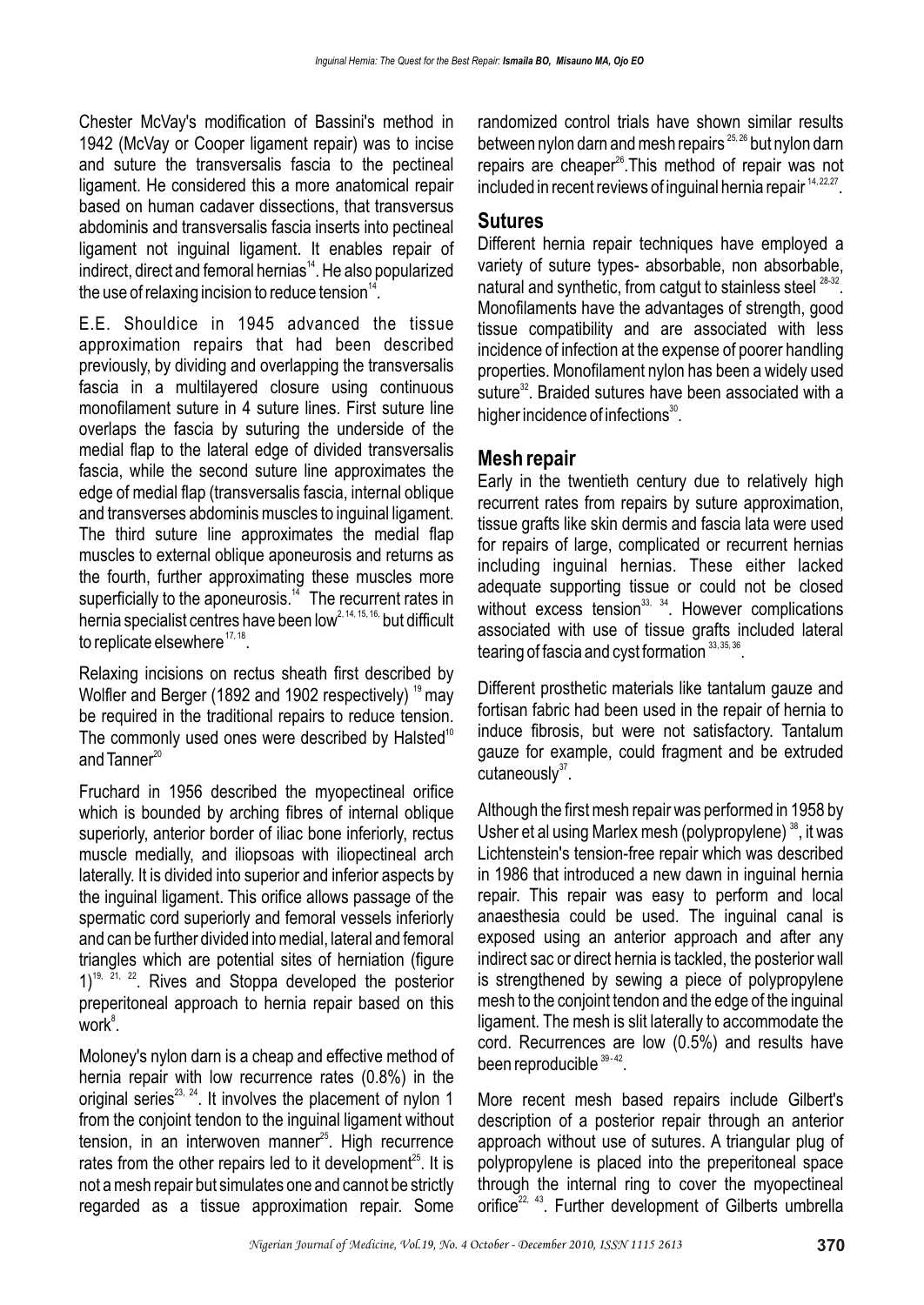plug has resulted in the Prolene Hernia System which consists of an onlay and underlay patch with a connector in between (figure 2). The underlay patch is supposed to protect all the triangles of the groin with the onlay part reinforcing the medial and lateral triangles while the connector allows correct positioning, prevents migration and protects the internal ring $^{22}$ .

Kugel technique uses a bilayer of polypropylene patch with a self-retaining outer memory recoil ring that is placed through a small muscle-splitting incision. The mesh supposedly is in the same place as a preperitoneal repair by laparoscopy. He had a recurrence rate of 0.4% from 1,468 repairs <sup>44</sup> but similar results have not been reproduced by others and the procedure is difficult to  $master<sup>22</sup>$ .

The plug and patch technique was described in 1993. Here a plug of polypropylene mesh is placed through the defect in the internal ring or posterior inguinal wall with or without an additional flat overlay mesh. It is a simple procedure and can be done under local anaesthesia $^{22}$ . It can cause patient discomfort, and complications which are rare include mesh migration<sup> $45$ </sup>. The technique compares favourably with Lichtenstein but is more  $expensive<sup>46</sup>$ .

The common laparoscopic repairs that have been described include transabdominal preperitoneal repair (TAPP) and total extraperitoneal repair (TEP) and are based on the principle of placing a mesh in the preperitoneal space as described originally by Stoppa<sup>47</sup>. TAPP is done from within the peritoneal cavity and peritoneum is incised and mesh placed. In TEP all the dissection is within the extraperitoneal space. Effective laparoscopic repair should include dissection of myopectineal orifice and exposure of the pubic bone; excision of fat from cord and preperitoneum; assessment of all possible hernia sites; reduction of direct inguinal hernia; dissection, separation and reduction of indirect sac from cord structures $^{22}$ . Trials done comparing open and laparoscopic hernia repair have been controversial <sup>48-</sup>

 $50$ . The general trend of studies done comparing open and laparoscopic use of mesh for inquinal hernia suggests that laparoscopic repair took longer time, was associated with rare but more serious complications, was more expensive, and had a steeper learning curve. However it caused less chronic pain for patients who returned to work faster. Long term recurrent rates were similar for both, but laparoscopic groin hernias were better repaired by experts. Laparoscopic repair of bilateral groin hernias  $may be better especially when recurrent<sup>51</sup>.$ 

With improved recurrence rates from mesh repair, chronic groin pain (inguinodynia) defined as post operative pain lasting more than 3 months $52$  is now a problem. Non degradable meshes can also be complicated by infection<sup>53, 54</sup> especially when used in potentially contaminated surgical fields<sup>55</sup>. This has resulted in the trial of biological materials which some studies suggest may give similar results with meshes but with less pain<sup>56</sup>. However evaluation of use of absorbable and biosynthetic materials for inguinal hernia repair have not lived up to initial expectations<sup>57</sup>.The ideal mesh should have no adhesion potential, excellent tissue integration, good memory; shrink minimally, easy to use and cheap. It should also not promote infection, formation of fistula or seroma<sup>58</sup>. The search for the ideal mesh continues.



**<sup>19</sup> Figure 1 Myopectineal orifice**



**Figure 2 Prolene Hernia System**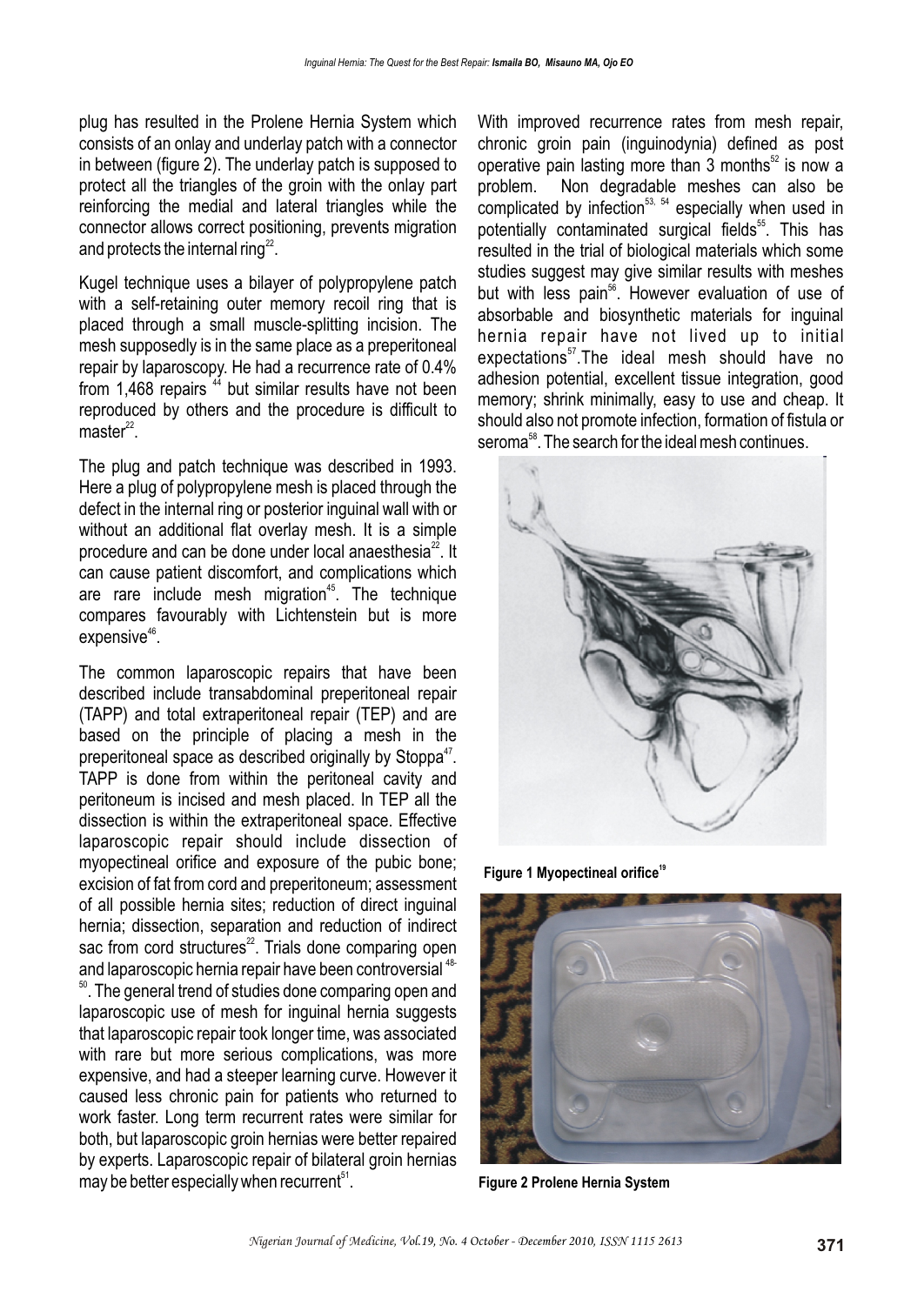# **Role of collagen**

There is now increasing recognition that the aetiopathogenesis of inguinal hernia may involve changes in the components of the extracellular matrix resulting in less resistance and elasticity of the transversalis fascia<sup>59</sup>. The presence of appropriate type of collagen in adequate amount is essential in normal function of transversalis fascia<sup>60-62</sup>. A normal functioning transversalis fascia is necessary to prevent inguinal hernia and is important in repair<sup>63</sup>. Although mesh repair reinforces and replaces the local tissue, an intrinsically abnormal connective tissue will still be vulnerable to recurrence.

#### **References**

- 1. Beattie AD. Inguinal Hernia Repair: An analysis of a personal series of 481 cases carried out by modified Bassini Technic Ann Surg 1963; 152: 244-53
- 2. Schumpelick V, Wantz GE. Inguinal Hernia Repair. Expert meeting on hernia surgery, St Moritz. 2 5 February 1994. Karger: Basel, 1995
- 3. Rutkow IM. Demographic and socioeconomic aspects of hernia repair in the United States in 2003. Surg Clin North Am 2003;83: 1045-51
- 4. National Institute for Health and Clinical Excellence (NICE). Laparoscopic Surgery for Inguinal Hernia Repair. NICE: London, 2004
- 5. Bendavid R. New techniques in hernia repair. World J Surg 1989; 13: 522-31
- 6. Deysine M, Soroff HS. Must we specialize herniorrhaphy for better results? Am J Surg 1990; 160: 239-41
- 7. Griffith CA. The Marcy repair of indirect inguinal hernia. Surg Clin North Am 1971;51:1309-16
- 8. Read RC. Preperitoneal herniorrhaphy: a historical review. World J Surg 1989;13:532-9
- 9. Bassini E. New technique for the cure of inguinal hernia [in Italian]Atti Congr Assoc Med Ital 1887;2:179-82
- 10. Koontz AR, Hernia. New York: Appleton-Century-Croft; 1963
- 11. Read RC. The development of inguinal herniorrhaphy. Surg Clin North Am 1984;64: 185-194
- 12. Halsted WS. The radical cure of hernia. *Johns Hopkins Hosp Bull.* 1889;1:12-13
- 13. Halsted WS. The cure for the more difficult as well as the simpler inguinal ruptures. *Johns Hopkins Hosp Bull.*  1903;14:208-214
- 14. Banks SB, Cotlar MA. Classic groin hernia repair...Lest we forget. Curr Surg 2005; 62: 249-252
- 15. Devlin HB, Gillen PHA, Waxman BP, MacNay RA. Short stay surgery for inguinal hernia: experience of the Shouldice operation, 1970-1982 Br J Surg; 73: 123-4.

# **Conclusion**

The history of inguinal hernia repair is a rich one, and currently outcomes have improved. Bassini laid the foundation upon which others have built. Mesh use is established and laparoscopic repair is becoming popular. Recurrence rates are reducing and chronic pain is now an issue. But with the increasing recognition of the role of an abnormal extracellular matrix, perhaps the perfect repair for inguinal hernia may not be within the realms of surgery.

- 16. Glassow F. The Shouldice Hospital technique. Int Surg 1986; 71: 148-53
- 17. Kingsnorth AN, Gray MR, Nott DM. Prospective randomized trial comparing the Shouldice and plication darn for inguinal hernia. Br J Surg 1992; 79: 1068-70
- 18. Tran VK, Putz T, Rhode H. A randomized controlled trial for inguinal hernia to compare the Shouldice and the Bassini-Kirschner operation. Int Surg 1992; 77: 235-7.
- 19. Bendavid R. The Shouldice method of inguinal herniorrhaphy. In Fischer JE ed Mastery of Surgery Vol 2. Lippincott Williams and Wilkins, 2007:1889-98
- 20. Tanner CN. A 'slide' operation for inguinal and femoral hernia. Br J Surg 1942; 155: 285-9
- 21. Fruchard H. Anatomie Chirurgicale des Hernies de L'Aine. Paris: G. Doin, 1956
- 22. Awad SS, Fagan SP. Current approaches to inguinal hernia repair. Am J Surg 2004; 188 Supp 9s-16s
- 23. Moloney GE, Gill WG, Barclay RC. Operations for hernia: technique of nylon darn. Lancet 1948; ii: 45-8
- 24. Moloney GE. Results of nylon darn repairs of herniae. Lancet 1958; i: 273-8
- 25. Koukourou A, Lyon W, Rice J, Wattchow DA. Prospective randomized trial of polypropylene mesh compared with nylon darn in inguinal hernia repair. Br J Surg 2001; 88: 931-4
- 26. Chakraborty S, Mukherjee A, Bhattacharya M. Tension-free inguinal hernia repair comparing 'darn' with 'mesh': A prospective randomized controlled clinical trial. Indian J Surg 2007; 69: 52-6
- 27. Campanelli G, Canziani M, Frattini F, Cavalli M, Agrusti S. Inguinal hernia: State of the art. Int J Surg 2008; 6: S26-S28
- 28. Bracey DW. Inguinal hernia a preliminary communication of a new method of repair. Ann R Coll E
- 29. Glassow F. The surgical repair of inguinal and femoral hernias Can Med Ass J 1973; 108: 308-313